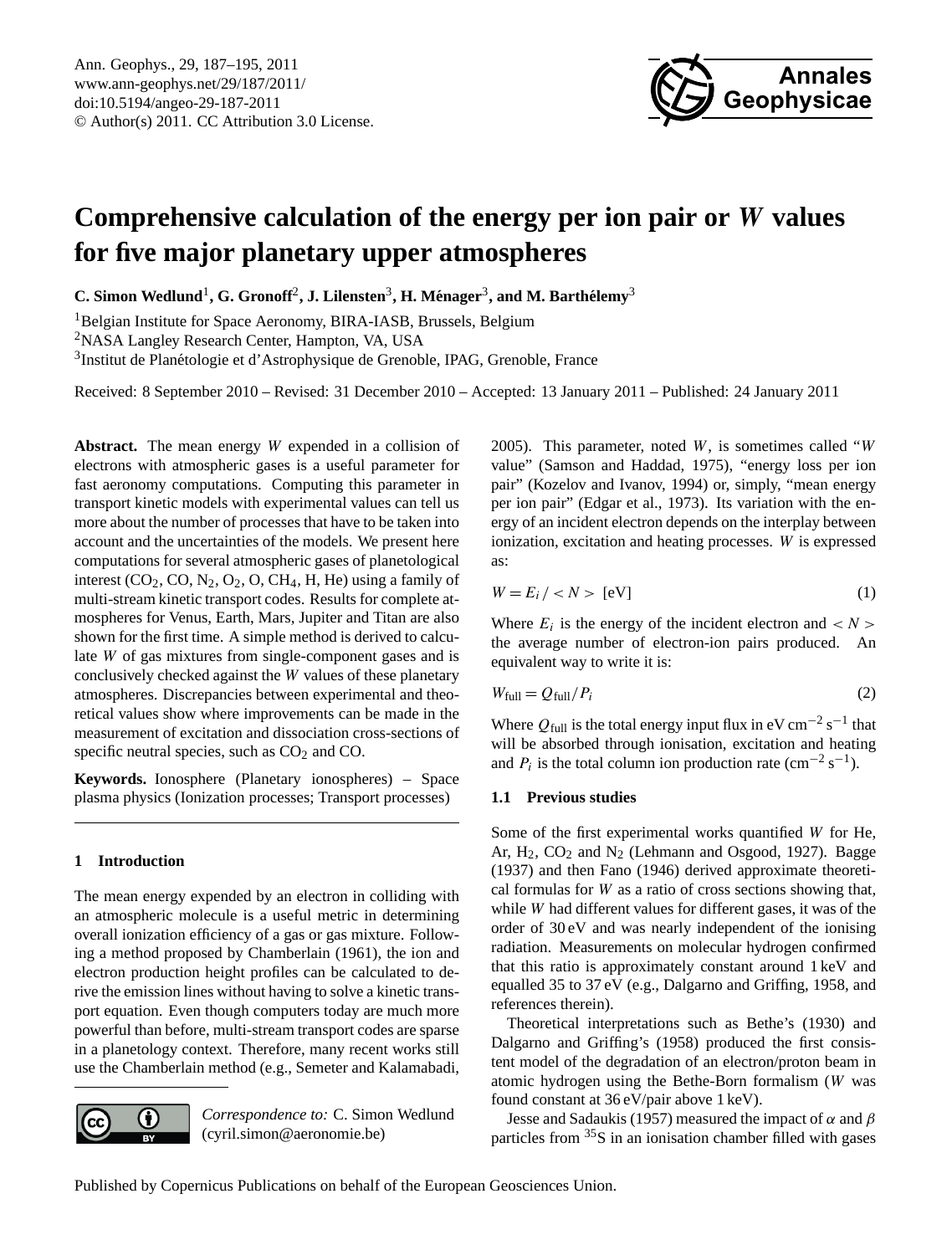<span id="page-1-0"></span>Table 1. Energy per ion pair for planets and gases. SI = Sergienko and Ivanov (1993) for N<sub>2</sub>, O<sub>2</sub> and O. DYL = Dalgarno et al. (1999) for H, H2 and He. LV = Liu and Victor (1994) for CO. The uncertainties for W(He) reach 10% at 2 keV input energy, this is due to a combination of energy conservation in the solving scheme as well as on the cross sections. W(Jupiter) and W(H) have uncertainties of the order of 5%.  $W(O<sub>2</sub>)$  has an uncertainty of 6%, which affects in turn W(Earth), W(Mars) and W(Venus). N<sub>2</sub>, O, CO<sub>2</sub> and CO W values have uncertainties of 8%, 5%, 13% and 15% when taking cross sections uncertainties and energy conservation into account. Experimental values are taken from ICRU Report 31 (1993) for electrons and from Jesse and Sadaukis (1957) for β and α particles as the ionisation source, given here for comparison (uncertainties claimed to be 1.5%). Note that  $W(\text{He})$ ,  $W(\text{H}_2)$  and  $W(\text{H})$  uncertainties, highlighted by the symbol  $\degree$ , are only due to the numerical scheme (energy conservation) and are a lower estimate.

|                      | Average $W$ value (in eV) |                                             |                      |                                             |                                               |                                     |
|----------------------|---------------------------|---------------------------------------------|----------------------|---------------------------------------------|-----------------------------------------------|-------------------------------------|
| Atmosphere<br>or gas | Green et al.<br>(1977)    | $SI^*$<br>$DYL^{\dagger}$ , $LV^{\ddagger}$ | Fox et al.<br>(2008) | Jesse and Sadaukis (1957)<br>$\beta-\alpha$ | Experimental values<br>(ICRU Report 31, 1993) | This study<br>$E_i = 2 \text{ keV}$ |
| Mars                 |                           |                                             |                      |                                             |                                               | $28.4 \pm 4.3$                      |
| Venus                |                           |                                             |                      |                                             |                                               | $28.7 \pm 4.3$                      |
| Earth                | 32.3                      |                                             |                      |                                             |                                               | $31.7 \pm 1.7$                      |
| Titan                |                           |                                             |                      |                                             |                                               | $34.1 \pm 1.5$                      |
| Jupiter              |                           |                                             |                      |                                             |                                               | $36.2 \pm 1.8$                      |
| $N_2$                | 35.3                      | $36.8*$                                     | 37                   | $35.0\beta - 36.6\alpha$                    | $34.8 \pm 0.2$                                | $34.3 \pm 1.8$                      |
| O <sub>2</sub>       | 30.9                      | $28.2*$                                     | 31                   | $30.9\beta - 32.5\alpha$                    | $30.8 \pm 0.4$                                | $27.8 \pm 1.7$                      |
| $\Omega$             | 27.4                      | $26.8*$                                     |                      |                                             |                                               | $26.4 \pm 1.5$                      |
| CO <sub>2</sub>      | 32.5                      |                                             | 34                   | $32.9\beta - 34.5\alpha$                    | $33.0 \pm 0.7$                                | $28.0 \pm 3.8$                      |
| $\rm CO$             | 33.5                      | $32.3^{\ddagger}$                           | 34                   |                                             |                                               | $29.4 \pm 4.7$                      |
| CH <sub>4</sub>      |                           |                                             | 31                   | $27.3\beta - 29.2\alpha$                    | $27.3 \pm 0.3$                                | $28.0 \pm 1.2$                      |
| H                    |                           | $36.1^{\dagger}$                            |                      |                                             |                                               | $37.8 \pm 1.8^{\circ}$              |
| H <sub>2</sub>       | 36.3                      | $37.7^{\dagger}$                            | 36                   | $36.3\beta - 36.3\alpha$                    | $36.5 \pm 0.3$                                | $36.2 \pm 0.7^{\circ}$              |
| He                   | 46.3                      | $46.3^{\dagger}$                            | 44                   | $42.3\beta - 42.7\alpha$                    | $41.3 \pm 1.0$                                | $46.3 \pm 4.6^{\circ}$              |

of  $N_2$ ,  $O_2$ ,  $CO_2$ ,  $CH_4$ ,  $H_2$  and He, reporting uncertainties of the order of 1.5%. These data are summarised in Table [1](#page-1-0) and show a significant variation depending on the nature of the impacting particle except for rare gases and H2.

Valentine and Curran (1958) derived formulas using partial pressures to calculate W for a mixture of gases knowing the value for each gas while Platzman (1961) stressed three ways to calculate W (from cross sections, from energy balance and from the degradation spectrum).

As an application to Earth's ionosphere, Chamberlain (1961) and then Rees (1963) proposed a formula to retrieve the total ionisation rate for mono-energetic electron beams of energy  $E_p$ :

$$
q(z, E_p) = \eta(z, E_p) / W_{\text{full}} \, [\text{cm}^{-3} \, \text{s}^{-1}] \tag{3}
$$

where  $\eta(z, E_p)$  is the energy deposition rate in eV cm<sup>-3</sup> s<sup>-1</sup> to be computed using the energy dissipation function (as formulated, for example, in Sergienko and Ivanov, 1993). Wfull is usually taken to be constant equal to 35 eV (Rees, 1989). This approach enabled the fast computation of the energy deposition in Earth's atmosphere without using a more timeconsuming transport code.

By using new data sets for the study of auroral and dayglow intensities, Stolarski and Green (1967) took into account electron energies less than 30 keV in a mixture of gases made of 45% of  $N_2$ , 45% of  $O_2$  and 10% of O representative of thermospheric altitudes. They calculated a W value of 32.3 eV at 1 keV.

Edgar et al. (1973) reconsidered the problem for proton precipitation at Earth. They produced a complete curve of the W values for protons of energies ranging from 100 eV to 10 MeV. In pure nitrogen  $N_2$ , this approach resulted in an energy per ion pair equal to 38 eV at 100 keV and 35 eV at 1 MeV. Two regimes were identified with charge exchange reactions being efficient up to 100 keV while primary protoionisation and secondary electron production take over for higher incident proton energies. The value at high energies was close to the value found for an electron beam or for alpha particles.

What is the influence of inner K-shell ionisation on the energy loss per ion pair? Khare and Kumar (1977, 1978) published two studies on the subject using Fowler's theoretical method (see Inokuti, 1975). W values in  $N_2$  and  $O_2$  were found to be 36.9 eV at 1 keV and 30.7 eV at 500 eV, respectively, both within the span of experimental values. It is to be noted that the inclusion of Auger electron ionisation decreased the originally much too large W values calculated by Khare (1970, 1971) by up to 6% allowing his final results to be close to experimental values (see Avakyan and Kudryashev, 1988, for a critical account of the current methods to calculate the energy per ion pair and the inclusion of Auger processes).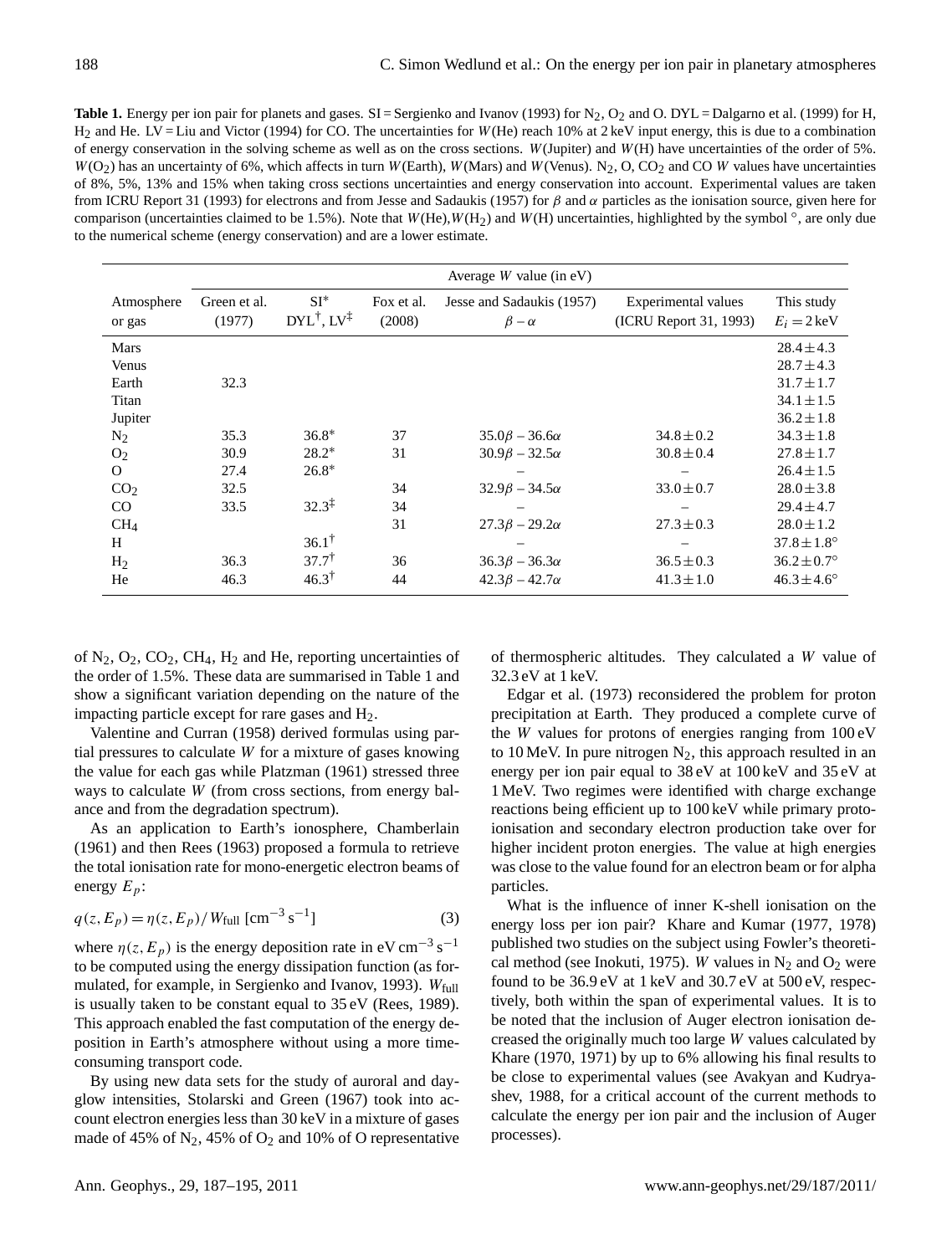Theoretical studies were carried out in different gases by Green et al. (1977) using a discrete-energy-bin algorithm to calculate the yield spectra for nine gases including argon. Their results at 1 keV incident energy are summarised in Table [1.](#page-1-0)

As computing power increased, kinetic transport methods became more common. Pioneering studies included Bretagne et al. (1981) and Strickland and Ali (1982). Slinker et al. (1988, 1990) solved a kinetic transport equation to describe the discrete entry of high energy electrons in atomic oxygen O and nitrogen  $N_2$  and found W to be 27.9 eV and 38.8 eV at 1 keV.

Sergienko and Ivanov (1993) computed the energy per ion pair in a multi-constituent Earth atmosphere for auroral electrons with a Monte Carlo code. Their parametrisation of the energy lost in the ion and excitation states, called the "excitation energy cost", allowed to derive production profiles of excited and ionized states of  $N_2$ ,  $O_2$  and O without solving the Boltzmann transport equation. The energy losses per ion pair for  $N_2$ ,  $O_2$  and O were found to be 36.8 eV, 28.2 eV and 26.8 eV at 1 keV input energy (Table [1\)](#page-1-0).

Kozelov and Ivanov (1994) extended this previous work to proton precipitation. Adopting the remark of Basu et al. (1993), they noted that the total energy deposited in the atmosphere was not the same as the incident energy of the beam because of the backscattered flux. They found an asymptotic value of 35 eV at  $E_i \le 1$  keV in a (N<sub>2</sub>,O<sub>2</sub>,O) atmosphere.

Strickland et al. (1993) developed a kinetic electronproton transport model to yield the energy deposition in an atmosphere given by the thermospheric model MSIS (Hedin, 1991). Electrons and protons behaved differently: the W value for electrons was rather constant at around 34 eV from 100 eV to 100 keV when taking into account the backscattered flux, while the variation for a pure proton beam was much more important (26 to 30 eV from 1 keV to 20 keV protons).

#### **1.2 Motivation**

In spite of the different values cited above, the mean value of 35 eV/pair is currently adopted in the aeronomy community (Rees, 1989). Not only is it used for Earth modelling but, as planetology progresses, it is also used for the study of planetary atmospheres. In the present paper, we wish to reconsider this value for Earth, Mars, Venus, Jupiter and Titan using a kinetic transport code based on Boltzmann's formalism and atmosphere models representing realistic atmospheres.

Following the conclusions of the ICRU report 31 (1993), the consistent modelling of W values must take into account two ingredients: first, the accurate determination of all electron collision inelastic cross sections including excitation, molecular dissociation, total ionisation and differential ionisation (secondary electron); second, the bookkeeping, i.e., the assessment of the overall cumulative influence of each inelastic cross section. Thus, the differences between the results of a model and experimental values tells us about the comprehensiveness and the reliability of the cross section data sets used in models. These ingredients are crucial for a quantitative understanding of planetary upper atmospheres as a whole in order to prepare for new exploration missions. W values can then be used as a means of testing the accuracy and completeness of our cross section databases.

#### **2 Description of the model and uncertainties**

Basu et al. (1993) already mentioned that the value may be different when considering backscattering or not. This is not a simple statement. In both cases of electron and proton precipitation, a non-negligible fraction of the ions/electrons are sent back to the magnetosphere (Lilensten et al., 1990). In the case of cosmic rays for example, the main ionization occurs so low in the atmospheres that there is hardly any energy backscattered. However, the value of 35 eV is also used in this case. This is why it is necessary to consider the two values  $Q_{\text{full}}$  and  $Q_{\text{BS}}$ .  $Q_{\text{full}}$ , the "full ionization cost", is considered when there is no backscattering.  $Q_{net}$ , the "net ionization cost", takes backscattering  $Q_{\text{BS}}$  into account so that:

$$
Q_{\text{net}} = Q_{\text{full}} - Q_{\text{BS}} \left[ eV \, \text{cm}^{-2} \, \text{s}^{-1} \right] \tag{4}
$$

While  $W_{\text{full}}$  is directly linked to experimental measurements,  $W<sub>net</sub>$  is the relevant quantity in a numerical model where energy conservation is of crucial importance.

We use the TRANS-\* family of codes adapted to Earth (Simon et al., 2007), Venus (Gronoff et al., 2007, 2008), Mars (Simon et al., 2009), Titan (Lilensten et al., 2005; Gronoff et al., 2009) and Jupiter (Ménager et al., 2010) as discussed below. The TRANS-\* codes solve the 1-D kinetic transport Boltzmann equation for suprathermal electrons including updated elastic, ionisation, excitation and dissociative cross sections. Cross sections and their corresponding uncertainties are reported and detailed in the recent review works of Johnson et al. (2005) for O, Itikawa (2002, 2006, 2009) for  $CO<sub>2</sub>$ , N<sub>2</sub> and  $O<sub>2</sub>$  and Avakyan (1998) for all other species.

In this study, the main inputs are electron precipitation spectra and neutral atmospheres. Each neutral atmosphere model is used for night conditions with a solar zenith angle superior to 108°. Middle latitudes of 50° are used whenever possible, and solar activity is taken to be low  $(f_{10.7} =$ 100). For Earth's thermosphere, we use the model MSIS-90 (Hedin, 1991) with  $N_2$ ,  $O_2$ , O as main three components. For Venus we use VTS3 (Hedin et al., 1983) with  $CO_2$ ,  $N_2$ , CO, O, H and N. O<sub>2</sub> is manually included with  $[O_2] = 10^{-3}$  $[CO<sub>2</sub>]$  as in Gronoff et al. (2007). For Mars, we use MTGCM (Bougher et al., 1999) with  $CO_2$ ,  $CO$ ,  $N_2$ ,  $O_2$  and O applied to the Viking/Mariner conditions (e.g., Simon et al., 2009). For Titan, we use the model of Müller-Wodarg et al. (2000) and Cui et al. (2009) with  $N_2$  and CH<sub>4</sub>. For Jupiter, we use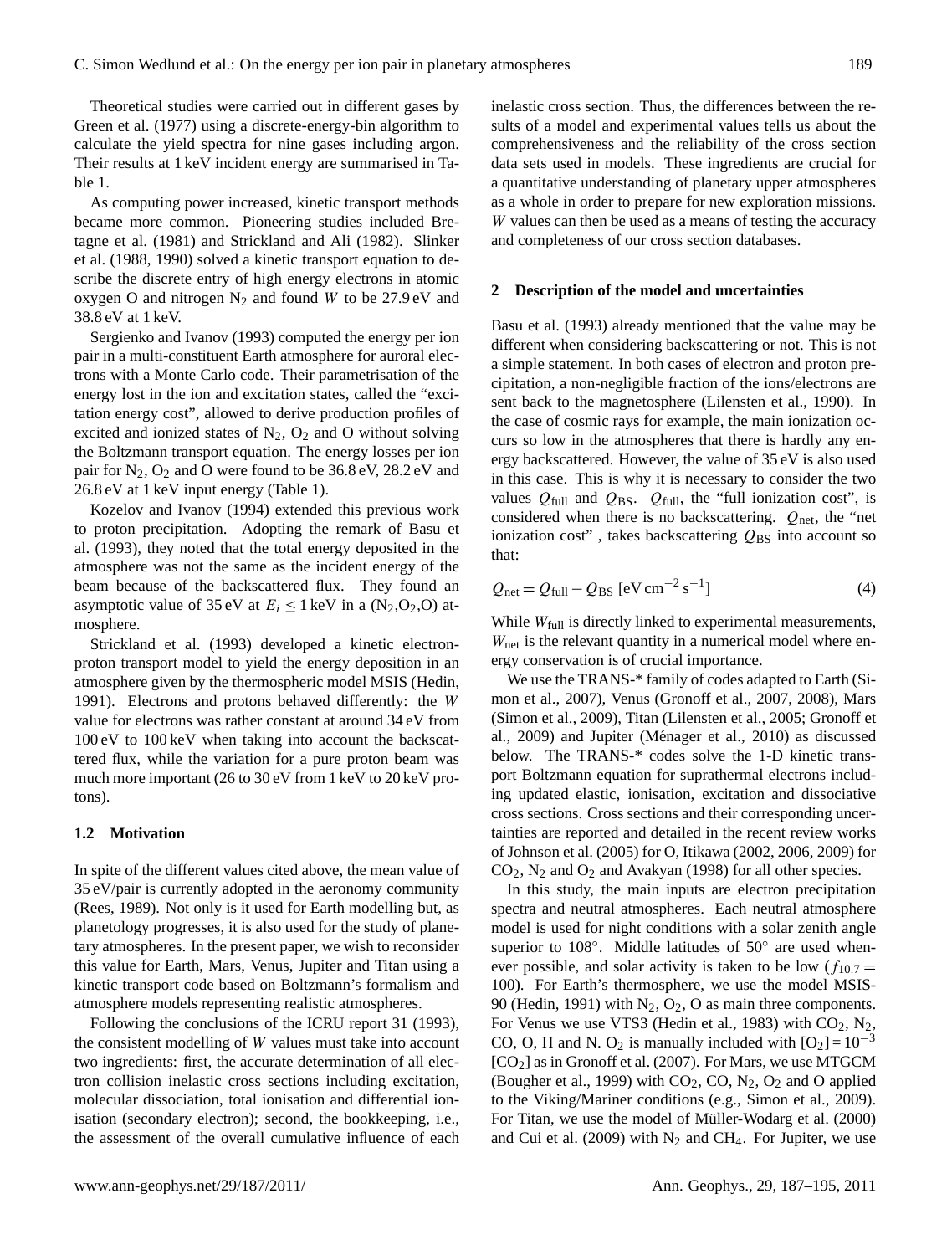the auroral model of Grodent and Gérard (2001) with  $H$ ,  $H_2$ , He and  $CH<sub>4</sub>$ .

The source of the electrons is set in the planetary exospheres (800 km altitude for Earth, 500 km for Mars and Venus, 1000 km for Titan, 1850 km for Jupiter). We tested several shapes of electron precipitation (Dirac, Gaussian, Maxwellian) with characteristic energies varying from the ionisation threshold up to  $10<sup>4</sup>$  eV. The two first distributions yield similar results while Maxwellian distributions are too extended in energy to be safely interpreted within the frame of this study. The integrated energy flux is  $1 \text{ erg cm}^{-2} \text{ s}^{-1}$ for all planets, even though this parameter has no influence on the ionisation cost.

Since we are computing the energy per electron-ion pair, the numerical uncertainty on  $W$  is given by the energy conservation of the numerical model as well as the intrinsic cross section uncertainties. Uncertainties propagate in numerical models and are very seldom taken into account. For instance, following Cassini measurements of Titan's atmosphere, a whole domain of planetary chemistry is rapidly emerging which aims at evaluating the effects of chemical parameter uncertainties (such as reaction rates) on the models (see for example Carrasco et al., 2007). It is therefore of prime importance to evaluate the uncertainty on W and assess this error propagation in future planetary models.

- **–** For an ideal energy conservation of 100%, the total absorbed flux equals the input flux minus the backscattered one. For Earth, Mars, Venus and Titan, we performed hundreds of runs varying the resolution of the energy grid to reach an energy conservation better than 98%. For Jupiter, an energy conservation of 95% on average was reached. When computing W values in single-constituent atmospheres, the uncertainties on cross sections must also be carefully checked. For  $O<sub>2</sub>$ , it is very difficult to estimate cross sections for energies above 1 keV: extrapolation schemes suffer from uncertainties, which in the case of  $O_2$  can amount to a few percent at 2 keV input energy on top of the intrinsic cross section uncertainties.
- **–** The comprehensive inclusion of molecular and atomic excitation cross sections (bookkeeping) is crucial as it can account for a large part of the absorbed input energy. To calculate the accurate statistical propagation of cross section uncertainties in our model and the effect on W values, a Monte Carlo approach is used by assuming that the claimed cross section uncertainties follow a normal law (see Bevington and Robinson, 2003). By fitting a Gaussian on the resulting distribution, a  $1\sigma$ error can be defined which is a good estimate of cross section uncertainties on W values. These uncertainties are summarised in Table [1.](#page-1-0) To propagate the cross section uncertainty, we assume that the claimed uncertainty in the sources (mainly measurements) are equal to the standard deviation (e.g.  $1-\sigma$ ) of the normal law.

To account for differential cross sections, the approach of Lummerzheim and Lilensten (1994) based on the measurements of Opal et al. (1971) for  $N_2$ ,  $O_2$  and O was adopted for the other species. This particular cross section is then computed on the basis of the ionisation cross sections, which ensures a good conservation of the secondary electron energy distribution. The propagated uncertainty of this cross section on W is too small compared to that of the total uncertainties on ionisation and excitation cross sections to have physical significance. Concerning the angular redistribution phase function, which is very important for the study of backscattered electrons, our sensitivity studies showed no influence on the W parameter when varying the parameters of the phase function based on the work of Porter and Jump (1978) and Porter et al. (1987).

Auger processes (K-shell ionisation) can also be included in the model and a discussion is presented in the results section. Despite the lack of experimental and theoretical studies on K-shell electron impact cross sections for molecules (Avakyan, 1998) a rough estimate can however be deduced from the data of Frémont et al. (2006) and from Glupe and Mehlhorn (1967) for O. We used the ratio K-shell ionisation/total ionisation derived from these two studies to compute the corresponding K-shell cross sections. As no data are available for the ratio of  $CO<sub>2</sub>$  and CO, the ratio of CH<sub>4</sub>, which lies between the C and O ratios, is used as a first estimate. The estimation of these cross sections and their resulting effects are interesting from an observational point of view and will be discussed in more depth in a future work.

# **3 Results and discussion**

## **3.1 Planetary atmospheres**

Figure [1](#page-4-0) shows the  $W_{\text{net}}$  values computed by the model TRANS-\* for several planets including Earth. Their behaviour is consistent with previous experimental and theoretical studies. From the ionisation threshold to about 100 eV of input characteristic energy, the  $W<sub>net</sub>$  value decreases from more than 100 eV per ion pair to reach a plateau at values depending on the planet. The values at 2 keV input energy are summarised in Table [1](#page-1-0) and vary from 28.4 eV at Mars to 36.2 eV at Jupiter. The W value for Earth of 31.7 eV, derived from a mixed  $(N_2, O_2, O)$  atmosphere is smaller than the value usually accepted which is derived from a pure  $N_2$ atmosphere. Earth's value of  $31.7 \pm 1.7$  eV is consistent with previous theoretical studies of the upper atmosphere (Green et al., 1977).

 $W_{\text{full}}$  is usually higher than  $W_{\text{net}}$  at low energies. This is due to the fact that at low energies, the energy deposition occurs at higher altitudes: the backscattered term is more important and energy escapes from the atmosphere, which is not taken into account in  $W_{\text{full}}$ . Above 100 eV the electrons penetrate deeper in the atmosphere where backscattered fluxes are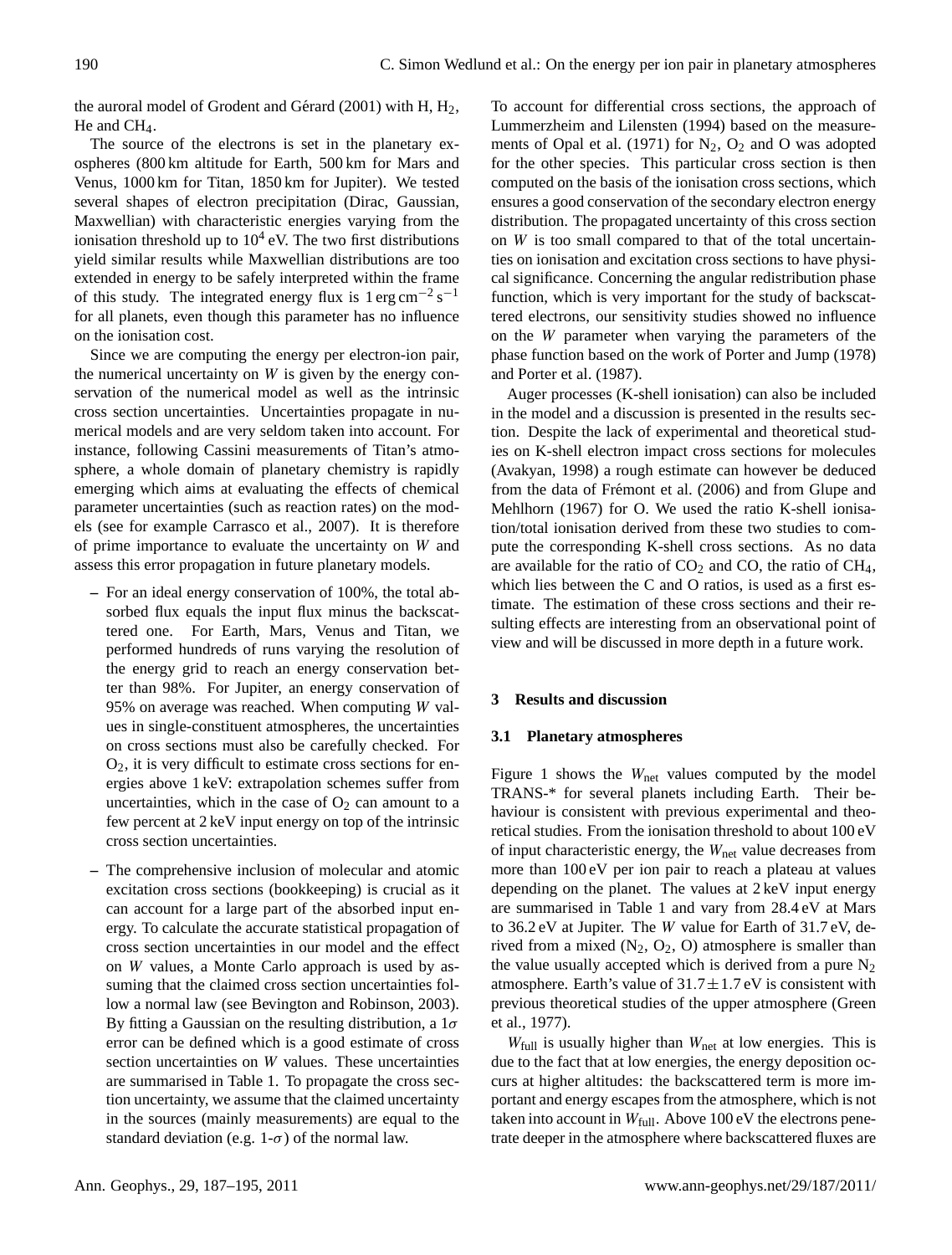

<span id="page-4-0"></span>Fig. 1. Mean energy per electron-ion pair W<sub>net</sub> for Earth, Venus, Mars, Titan and Jupiter.

redistributed and take part directly in the energy deposition. Hence  $W_{\text{full}}$  reaches the asymptotic value  $W_{\text{net}}$  at energies above a few hundreds eV for all species.

Several phases are successively seen. The *start-up* phase is under 60 eV where very few electron-ion pairs are created as excitation and heating are more efficient at these energies. At the ionisation threshold, W becomes infinite. The *recovery* phase begins when ionisation processes become important with respect to excitation and more pairs are created: the curve decreases more slowly with increasing energies from 60 eV up to 100 eV typically. Finally, the *equilibrium* phase corresponds to the plateau observed between 400 and a few keV depending on the planet: the decrease of the cross sections is compensated by the increase in energy input. On Mars and Venus, a plateau is reached at 600 eV up to higher energies: at the altitude of deposition of 2 keV electrons (120 km altitude and downwards), the atmosphere composition and the relative proportion of main constituents do not change significantly any more. For Earth, 1–5 keV electrons deposit their energy between 130 and 115 km altitude, where the thermosphere composition undergoes dramatic changes (competition between the three mains species  $N_2$ ,  $O_2$  and O): in this case a plateau is reached at higher energies than 5 keV. Above 5 keV, Auger processes must be taken into account. Auger electrons contribute to around 30% of the total electron energy flux as shown in Avakyan (1983). However when calculating the energy degradation of Auger electrons we found that the modified W value including Auger processes remains within 1% of the initial value derived for input energies below 5 keV, a percentage still within our computation uncertainties. As a consequence, below this input energy, Auger electrons do not play a significant role in the average energy per ion pair.

There is little effect of the atmosphere variation, as shown in Fig. [2](#page-4-1) for Earth. We use the neutral atmosphere model



<span id="page-4-1"></span>Fig. 2. Latitudinal and solar activity variations of W<sub>net</sub> for Earth. Results for latitude 50° and 80° are shown for low and high solar activity.

MSIS for different latitudes (50° and 80°) and two different solar conditions ( $f_{10.7} = 100$  and 300). The latitudinal variations of  $W_{\text{net}}$  of around 1 eV remain within the error bars.

# **3.2 Single-constituent atmospheres and the bookkeeping problem**

Several authors have published values for single gases, both experimental and theoretical. The underlying motivation is to find the ionisation cost of a planetary atmosphere through a linear combination of the ionisation cost of each separate constituent. We test the validity of this assumption by computing the net ionisation costs for the constituents of Mars' and Earth's atmosphere, using their respective density profiles in the model for the sake of consistency.

The results shown in Table [1](#page-1-0) and Fig. [3](#page-5-0) for  $N_2$ ,  $O_2$  and O are in good agreement with previous theoretical studies (Green et al., 1977; Sergienko and Ivanov, 1993) except with that of Fox et al. (2008). Within the error bars, the results for  $H, H<sub>2</sub>$  and He are identical to those of Dalgarno et al. (1999) and Fox et al. (2008). The results for  $CO$  and  $CO<sub>2</sub>$  disagree by around 5 eV (Green et al., 1977). This is explained by the fact that we have included all known dissociation channels from the work of Itikawa (2002, 2006, 2009) and Avakyan (1998): for instance  $CO_2$  can yield  $CO_2^+$  and  $CO^+$  but also the fragments  $C^+$  and  $O^+$ . If we do not take the latter fragments into account, W values become consistent (34.0 eV) with previous theoretical studies. Thus, this could explain the apparent agreement of previous works with experiments and emphasises the need for a central database for cross sections.

When compared to experimental measurements, our results are in very good agreement for  $N_2$ , O, CH<sub>4</sub> and H<sub>2</sub>. A large discrepancy is seen for He, but none of the theoretical studies including ours manage to reproduce the experimental value. For  $CO<sub>2</sub>$  and  $CO$ , the results of the model are systematically lower than the experimental values by around 5 eV. This points out to the bookkeeping problem: including all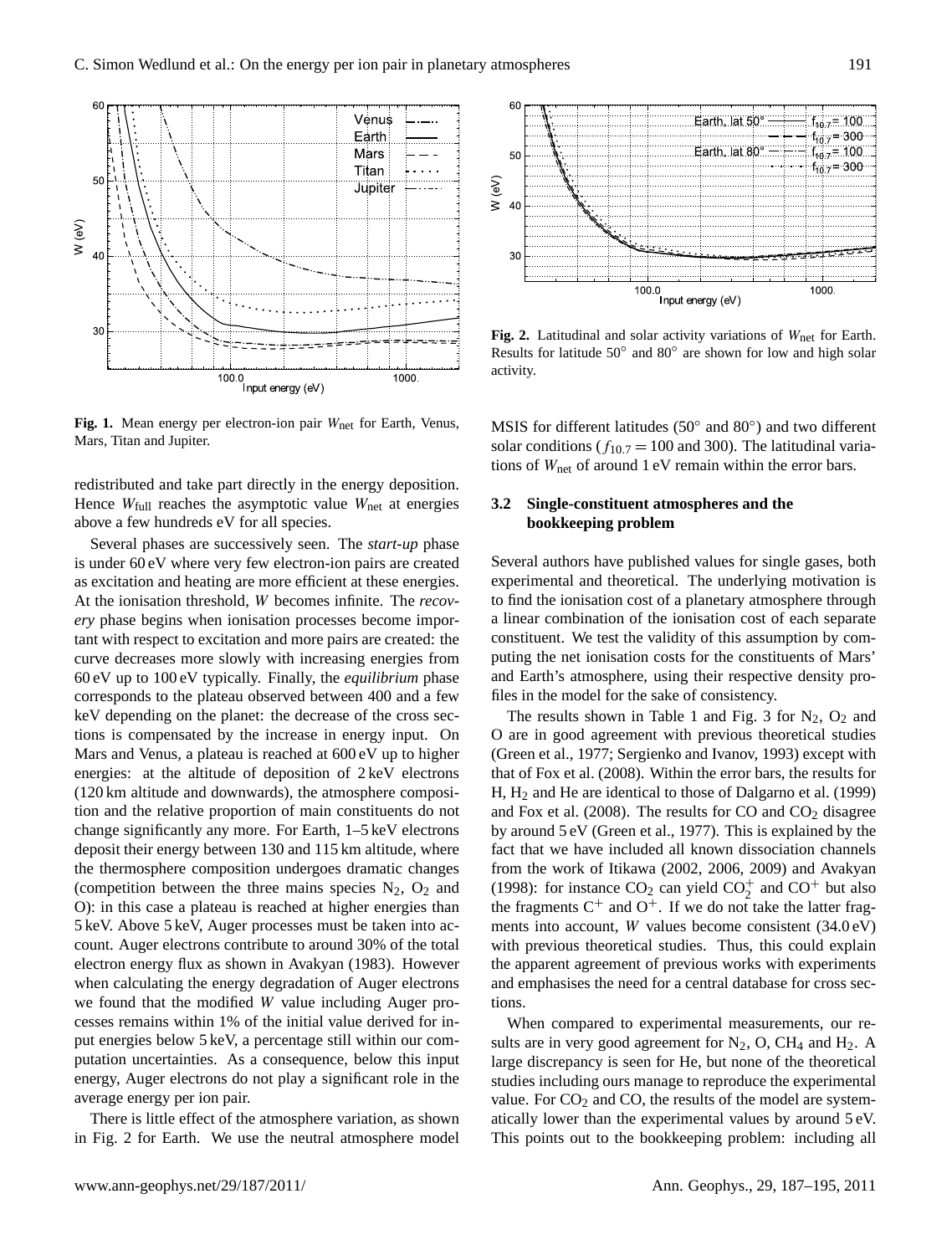

<span id="page-5-0"></span>**Fig. 3.** W<sub>net</sub> values for single constituent atmospheres:  $N_2$ ,  $O_2$ ,  $O$ ,  $CO<sub>2</sub>$ , CO, CH<sub>4</sub>, H, H<sub>2</sub> and He.

documented inelastic collisions is not enough to reproduce experimental values. As shown in Itikawa (2002), uncertainties for recommended  $CO<sub>2</sub>$  cross sections vary significantly: 10% in the case of ionisation), 12% for dissociation producing neutral fragments and up to 30% for electronic excited states (some ambiguity remaining in the assignment of the states).

To summarise the bookkeeping problem, all W values have been plotted in Fig. [4](#page-5-1) from the data of Table [1](#page-1-0) for all authors. It is clear from this figure that we have a comprehensive and reliable cross section data set for some species  $(N_2, O, CH_4$  and  $H_2$ ), a reasonable estimate for two others (H and He), while for  $CO<sub>2</sub>$ , CO and  $O<sub>2</sub>$  the uncertainties on the cross sections are much too large to yield consistent values. To remove the ambiguity, laboratory measurements should be conducted on electronic excited states of these molecules. A NASA report is being prepared on cross sections and their uncertainties and how they propagate in the computations of aeronomy ionisation and production profiles. This report will also discuss the work needed to improve our database for aeronomic calculations.

Finally, from single species values it is possible to retrieve the W values of the complete atmospheres by way of a statistical weight in the linear combinations of single-constituent W. Valentine and Curran (1958) proposed to use the densities or the partial pressure of constituents. We propose a different and simpler empirical method for planetary atmospheres which uses instead the partial column densities of each constituent. Ion productions are indeed a function of the column density, more precisely calculated at the ionisation peak. Hence, to get a good enough approximation of W, we perform a linear combination of single constituents with partial column densities for the entire thermosphere.

For Mariner 6 conditions given by MTGCM (Bougher et al., 1999), the partial column densities above 100 km altitude



<span id="page-5-1"></span>**Fig. 4.** W values from Table [1](#page-1-0) for  $N_2$ ,  $O_2$ ,  $O$ ,  $CO_2$ ,  $CO$ ,  $CH_4$ , H,  $H_2$  and He. Error bars are displayed for IRCU data (standard deviation of all experimental records), Jesse and Sadaukis (1957) (1.5%) and our study (cross section uncertainties). Discrepancies are seen between experimental and modelling efforts when there is a lack of accurate and complete cross section data set. This is the case for  $CO<sub>2</sub>$ ,  $O<sub>2</sub>$  and CO (never measured in laboratory), despite the use in this case of the most up-to-date cross sections available in the literature. Since Mars and Venus are mainly composed of these two species, a specific effort from experimentalists is strongly encouraged.

are  $95.5\%$  CO<sub>2</sub>,  $3\%$  N<sub>2</sub>, 0.6% CO and 0.5% O. The linear combination of these single constituents yields a reconstituted Mars value  $W_{\text{Mars}}^{\text{r}}$ :

$$
W_{\text{Mars}}^{\text{r}} = 0.955 W_{\text{CO}_2} + 0.030 W_{\text{N}_2} + 0.006 W_{\text{CO}} + 0.005 W_{\text{O}}
$$
  
= 28.1 [eV] (5)

which is in good agreement owing to uncertainties with the overall value of 28.4 eV computed in Table [1.](#page-1-0) At Earth, the column density above 90 km altitude is 79%  $N_2$ , 18%  $O_2$ and 3% O yielding a recomposed  $W_{\text{net}}$  value of 32.9 eV, to be compared with the value of 31.7 eV from Table [1](#page-1-0) for the complete Earth atmosphere. Both values lie well within the error bars due to the energy conservation and due to cross sections uncertainties. The same linear combination of the single-constituent energy dependences was also performed in Fig. [5](#page-6-0) and compares well with the original calculated full atmosphere W values. The curves lie within 1 eV at energies above 100 eV: for Mars, the agreement is nearly perfect as the atmosphere does not vary significantly in composition with altitude, while at Earth, which atmosphere undergoes large changes above the ionisation peak (lower energies), differences up to a few eV are seen below 100 eV input energy.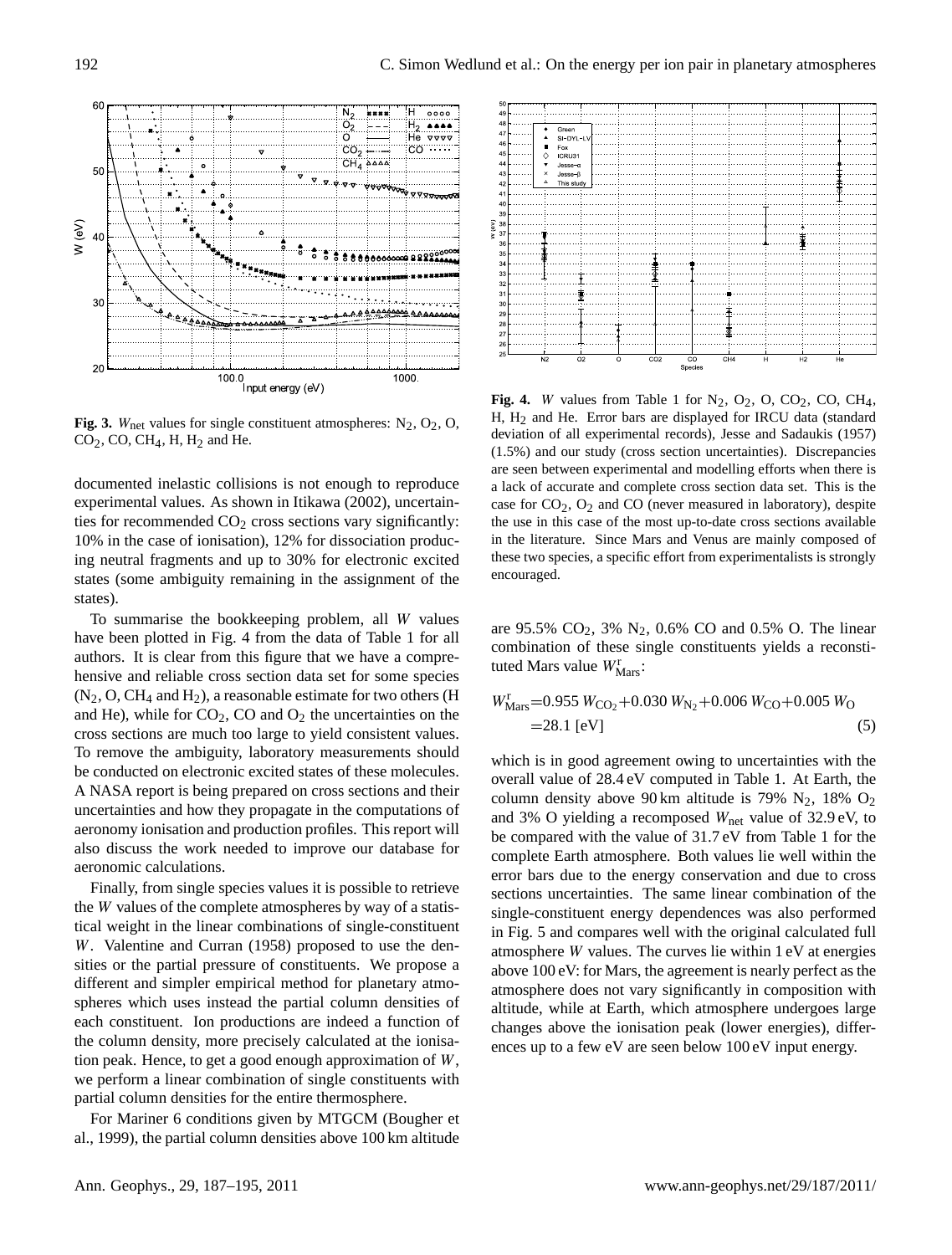

<span id="page-6-0"></span>Fig. 5. W<sub>net</sub> values from the calculation of the whole atmosphere of Earth and Mars (lines) as compared to the reconstructed atmospheres from a linear combination of the single species W values.

### **4 Conclusions**

For the first time, a comprehensive calculation of  $W$  values for five major planetary objects in the Solar System has been carried out taking into account the errors due to cross section uncertainties and to numerical approximations. Table [1](#page-1-0) summarizes the results of this work, which are in good agreement with previous studies, both experimental and theoretical, for a number of gases of planetology interest including  $N_2$ , O,  $CH<sub>4</sub>$  and  $H<sub>2</sub>$ . This work will be used in a second step to estimate quickly and with reliability the energy deposition of electrons in the upper atmospheres of Mars, Venus, Titan and Jupiter, in view of present and future missions. Following these results, we propose a simple empirical method to retrieve the energy per electron-ion pair for multi-constituent atmospheres by using the partial column density of the thermospheric components instead of partial pressures. We stress the fact that there exists a significant discrepancy between experimental and theoretical records for  $CO<sub>2</sub>$ ,  $CO$  and  $O<sub>2</sub>$ , which stems from the large uncertainties in the inelastic cross sections available in the literature and also the non-inclusion of the preceding models of all dissociation channels. Improvements on the measurement of these cross sections and also of Auger processes in  $CO<sub>2</sub>$  and  $CO$  are strongly encouraged.

*Acknowledgements.* We thank the EISCAT staff in Tromsø and R. Jacobsen for their help. The research leading to these results has received funding from the European Commission's Seventh Framework Programme (FP7/2007-2013) under the grant agreement no. 218816 (SOTERIA project, [www.soteria-space.eu\)](www.soteria-space.eu) and under the grant agreement no. 228319 (Europlanet research infrastructure [http://www.europlanet-ri.eu/.](http://www.europlanet-ri.eu/) This research was also carried out in the frame of the European COST ES0803 project. The work of G.G. was supported by an appointment to the NASA Postdoctoral Program at NASA Langley Research Center, administered by Oak Ridge Associated University through a contract with NASA. The simulations were made using the CIGRI system on the CI-MENT platform (Grenoble UJF, France). We thank B. Bzeznik (IMAG, France) for his useful advice. We also thank the two referees for their insightful comments. C.S.W is indebted to M. S. Wedlund (LATMOS, France) for her comments and rereading of the present manuscript.

Topical Editor K. Kauristie thanks S. Avakyan and another anonymous referee for their help in evaluating this paper.

#### **References**

- Avakyan, S. V.: Auger electrons in auroral ionosphere, Geomagn. Aeronom., 23(2), 324–326, 1983.
- Avakyan, S. V. (Ed.): Collision processes and excitation of UV emission from planetary atmospheric gases : a handbook of cross sections, Amsterdam, The Netherlands: Gordon and Breach Science Publishers, 1998.
- Avakyan, S. V. and Kudryashev, G. S.: Features of the effective ionization cross section method, Geomag. Aeron., 28, 452–456, 1988 (in Russian).
- Bagge, E.: Über die Berechnung der mittleren Ionisierungsenergie der Gase, Annal. Phys., 422, 72–90, doi:10.1002/andp.19374220105, 1937.
- Basu, B., Jasperse, J. R., Strickland, D. J., and Daniell Jr., R. E.: Transport-theoretic model for the electron-protonhydrogen atom aurora. 1: Theory, J. Geophys. Res., 98, 21517, doi:10.1029/93JA01646, 1993.
- Bethe, H.: Zur Theorie des Durchgangs schneller Korpuskularstrahlen durch Materie, Annal. Phys., 397, 325–400, doi:10.1002/andp.19303970303, 1930.
- Bevington, P. R. and Robinson, D. K.: Data reduction and error analysis for the physical sciences, 3rd ed., Boston, MA: McGraw-Hill, ISBN 0-07-247227-8, 2003.
- Bougher, S. W., Engel, S., Roble, R. G., and Foster, B.: Comparative terrestrial planet thermospheres 2. Solar cycle variation of global structure and winds at equinox, J. Geophys. Res., 104, 16591–16611, doi:10.1029/1998JE001019, 1999.
- Bretagne, J., Delouya, G., Godart, J., and Puech, V.: Highenergy electron distribution in an electron-beam-generated argon plasma, J. Phys. D: Appl. Phys., 14, 1225–1239, doi:10.1088/0022-3727/14/7/011, 1981.
- Carrasco, C., Dutuit, O., Thissen, R., Banaszkiewicz, M., and Pernot, P.: Uncertainty analysis of bimolecular reactions in Titan ionosphere chemistry model, Plan. Space Sci., 55, 141–157, doi:10.1016/j.pss.2006.06.004, 2007.
- Chamberlain, J. W.: Physics of the aurora and airglow, International Geophysics Series, vol. 2, New York: Academic Press, ISBN 0875908578, 1961.
- Cui, J., Galand, M., Yelle, R. V., Vuitton, V., Wahlund, J., Lavvas, P. P., Müller-Wodarg, I. C. F., Cravens, T. E., Kasprzak, W. T., and Waite, J. H.: Diurnal variations of Titan's ionosphere, J. Geophys. Res., 114, 6310, doi:10.1029/2009JA014228, 2009.
- Dalgarno, A. and Griffing, G. W.: Energy per Ion Pair for Electron and Proton Beams in Atomic Hydrogen, Roy. Soc. Lond. Proc. Ser. A, 248, 415–428, 1958.
- Dalgarno, A., Yan, M., and Liu, W.: Electron Energy Deposition in a Gas Mixture of Atomic and Molecular Hydrogen and Helium, Astrophys. J. Supp. S., 125, 237–256, doi:10.1086/313267, 1999.
- Edgar, B. C., Miles, W. T., and Green, A. E. S.: Energy deposition of protons in molecular nitrogen and applications to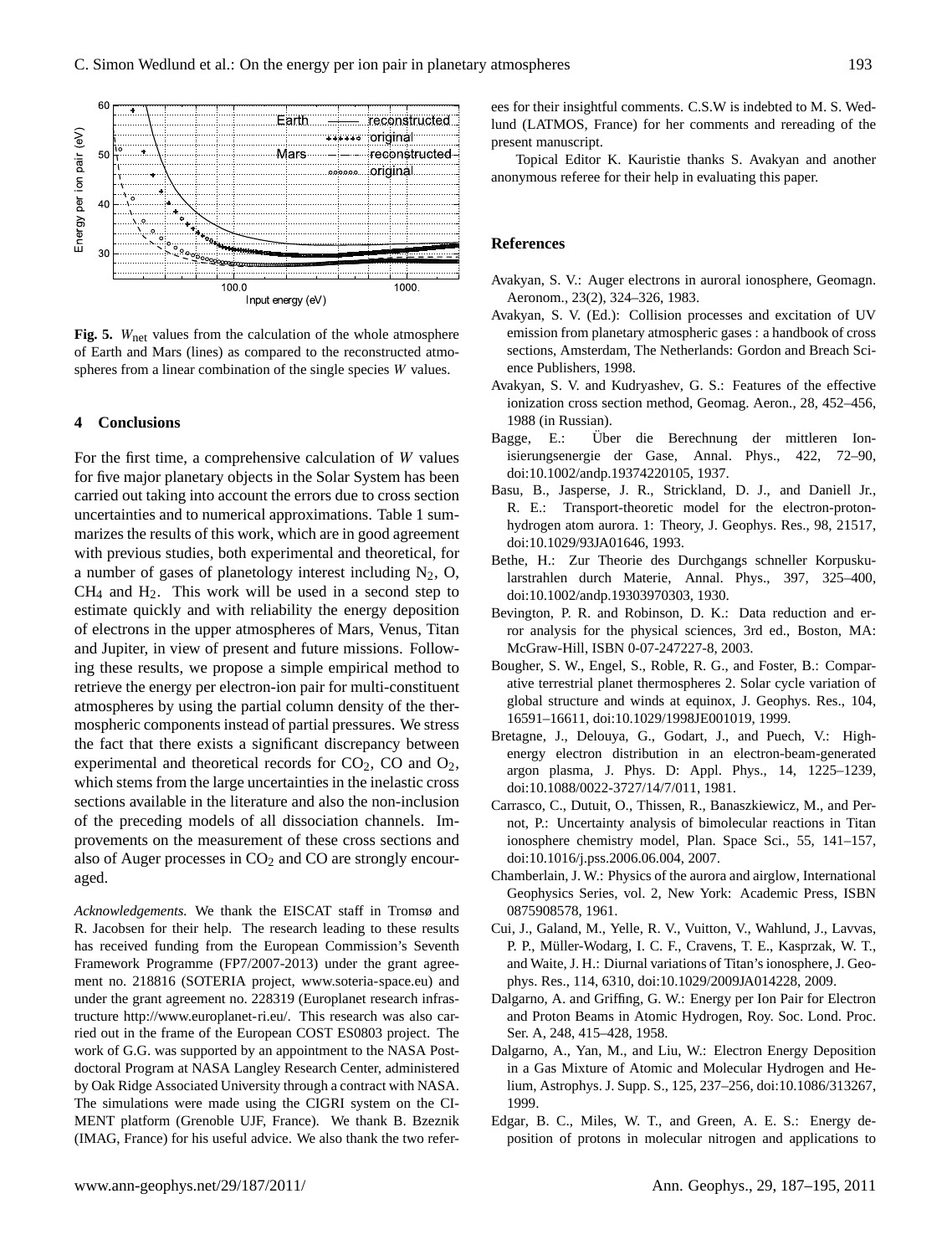proton auroral phenomena., J. Geophys. Res., 78, 6595–6606, doi:10.1029/JA078i028p06595, 1973.

- Fano, U.: On the Theory of Ionization Yield of Radiations in Different Substances, Phys. Rev., 70, 44–52, doi:10.1103/PhysRev.70.44, 1946.
- Fox, J. L., Galand, M. I., and Johnson, R. E.: Energy Deposition in Planetary Atmospheres by Charged Particles and Solar Photons, Space Sci. Rev., 139, 3–62, doi:10.1007/s11214-008-9403- 7, 2008.
- Frémont, F., Hajaji, A., and Chesnel, J.: K -shell and total ionization cross sections following electron-molecule collisions: An empirical scaling law, Phys. Rev. A, 74, 052707, doi:10.1103/PhysRevA.74.052707, 2006.
- Glupe, G. and Mehlhorn, W.: A new method for measuring electron impact ionization cross sections of inner shells, Phys. Lett. A, 25, 274–275, doi:10.1016/0375-9601(67)90901-2, 1967.
- Glupe, G. and Mehlhorn, W.: Absolute Electron Impact Ionization Cross Sections of N, O and Ne, J. Phys. Colloques, 32, C4-40- C4-4, doi:10.1051/jphyscol:1971408, 1971.
- Green, A. E. S., Jackman, C. H., and Garvey, R. H.: Electron impact on atmospheric gases. II – Yield spectra, J. Geophys. Res., 82, 5104–5111, doi:10.1029/JA082i032p05104, 1977.
- Grodent, D. and Gérard, J.-C.: A self-consistent model of the Jovian auroral thermal structure, J. Geophys. Res., 106, 12933–12952, doi:10.1029/2000JA900129, 2001.
- Gronoff, G., Lilensten, J., Simon, C., Witasse, O., Thissen, R., Dutuit, O., and Alcaraz, C.: Modelling dications in the diurnal ionosphere of Venus, Astron. & Astrophys., 465, 641–645, doi:10.1051/0004-6361:20065991, 2007.
- Gronoff, G., Lilensten, J., Simon, C., Barthelemy, M., Leblanc, ´ F., and Dutuit, O.: Modelling the Venusian airglow, Astron. Astrophys., 482, 1015–1029, doi:10.1051/0004-6361:20077503, 2008.
- Gronoff, G., Lilensten, J., Desorgher, L., and Flückiger, E.: Ionization processes in the atmosphere of Titan. I. Ionization in the whole atmosphere, Astron. Astrophys., 506, 955–964, doi:10.1051/0004-6361/200912371, 2009.
- Hedin, A. E.: Extension of the MSIS thermosphere model into the middle and lower atmosphere, J. Geophys. Res., 96, 1159–1172, doi:10.1029/90JA02125, 1991.
- Hedin, A. E., Niemann, H. B., Kasprzak, W. T., and Seiff, A.: Global empirical model of the Venus thermosphere, J. Geophys. Res., 88, 73–83, doi:10.1029/JA088iA01p00073, 1983.
- ICRU Report: Average energy required to produce an ion pair, Report No. 31, International Commission on Radiation Units and Measurements, Washington, D.C.: ICRU Publications, ISBN 0- 913394-25-4, 1979, reprinted 1993.
- Inokuti, M.: Ionization yields in gases under electron irradiation, Rad. Res., 64, 6–22, 1975.
- Itikawa, Y.: Cross Sections for Electron Collisions With Carbon Dioxide, J. Phys. Chem. Ref. Data, 31, 749, doi:10.1063/1.1481879, 2002.
- Itikawa, Y.: Cross Sections for Electron Collisions with Nitrogen Molecules, J. Phys. Chem. Ref. Data, 35, 31, doi:10.1063/1.1937426, 2006.
- Itikawa, Y.: Cross Sections for Electron Collisions with Oxygen Molecules, J. Phys. Chem. Ref. Data, 38, 1–20, doi:10.1063/1.3025886, 2009.
- Jesse, W. P. and Sadaukis, J.: Absolute Energy to Produce an Ion

Pair by Beta Particles from  $S^{35}$ , Phys. Rev., 107, 766–771, 1957.

- Johnson, P. V., Kanik, I., McConkey, J. W., and Tayal, S. S.: Collisions of electrons with atomic oxygen: current status, Can. J. Phys., 83, 589–616, doi:10.1139/p05-034, 2005.
- Khare, S. P.: Mean energy expended per ion pair by electrons in atmospheric gases, J. Phys. B At. Mol. Phys., 3, 971–975, 1970.
- Khare, S. P.: Corrigendum: Mean energy expended per ion pair by electrons in atomospheric gases, J. Phys. B At. Mol. Phys., 4, 886, 1971.
- Khare, S. P. and Kumar Jr., A.: Mean energy expended per ion pair by electrons in molecular nitrogen, J. Phys. B: At. Mol. Phys., 10, 2239–2251, doi:10.1088/0022-3700/10/11/024, 1977.
- Khare, S. P. and Kumar Jr., A.: Mean energy expended per ion pair by electrons in molecular oxygen, J. Phys. B: At. Mol. Phys., 11, 2403–2410, doi:10.1088/0022-3700/11/13/024, 1978.
- Kozelov, B. V. and Ivanov, V. E.: Effective energy loss per electron-ion pair in proton aurora, Ann. Geophys., 12, 1071– 1075, doi:10.1007/s00585-994-1071-7, 1994.
- Lehmann, J. F. and Osgood, T. H.: The Total Ionisation due to the Absorption in Air of Slow Cathode Rays, Roy. Soc. Lond. Proc. Ser. A, 115, 609–624, 1927.
- Lilensten, J., Fontaine, D., Kofman, W., Lathuillere, C., and Eliasson, L.: Electron energy budget in the high-latitude ionosphere during Viking/EISCAT coordinated measurements, J. Geophys. Res., 95, 6081–6092, doi:10.1029/JA095iA05p06081, 1990.
- Lilensten, J., Simon, C., Witasse, O., Dutuit, O., Thissen, R., and Alcaraz, C.: A fast computation of the diurnal secondary ion production in the ionosphere of Titan, Icarus, 174, 285–288, doi:10.1016/j.icarus.2004.12.002, 2005.
- Liu, W. and Victor, G. A.: Electron energy deposition in carbon monoxide gas, Astrophys. J., 435, 909–919, doi:10.1086/174872, 1994.
- Lummerzheim, D. and Lilensten, J.: Electron transport and energy degradation in the ionosphere: evaluation of the numerical solution, comparison with laboratory experiments and auroral observations, Ann. Geophys., 12, 1039–1051, doi:10.1007/s00585- 994-1039-7, 1994.
- Ménager, H., Barthélemy, M., and Lilensten, J.: H Lyman  $\alpha$ line in Jovian aurorae: electron transport and radiative transfer coupled modelling, Astron. Astrophys., 509, A260000, doi:10.1051/0004-6361/200912952, 2010.
- Muller-Wodarg, I. C. F., Yelle, R. V., Mendillo, M., Young, L. A., ¨ and Aylward, A. D.: The thermosphere of Titan simulated by a global three-dimensional time-dependent model, J. Geophys. Res., 105, 20833–20856, doi:10.1029/2000JA000053, 2000.
- Opal, C. B., Peterson, W. K., and Beaty, E. C.: Measurements of Secondary-Electron Spectra Produced by Electron Impact Ionization of a Number of Simple Gases, J. Chem. Phys., 55, 4100– 4106, 1971.
- Platzman, R. L.: Total ionization in gases by high-energy particles: an appraisal of our understanding, Int. J. Appl. Radiat. Isot., 10, 116–127, 1961.
- Porter, H. S. and Jump, F. W.: Analytic total and angular elastic electron impact cross sections for planetary atmospheres, Tech. Rep. CSC/TM-6017, Goddard Space Flight Center, Greenbelt, Md., 1978.
- Porter, H. S., Varosi, F., and Mayr, H. G.: Iterative solution of the multistream electron transport equation. I – Comparison with laboratory beam injection experiments, J. Geophys. Res. 92,